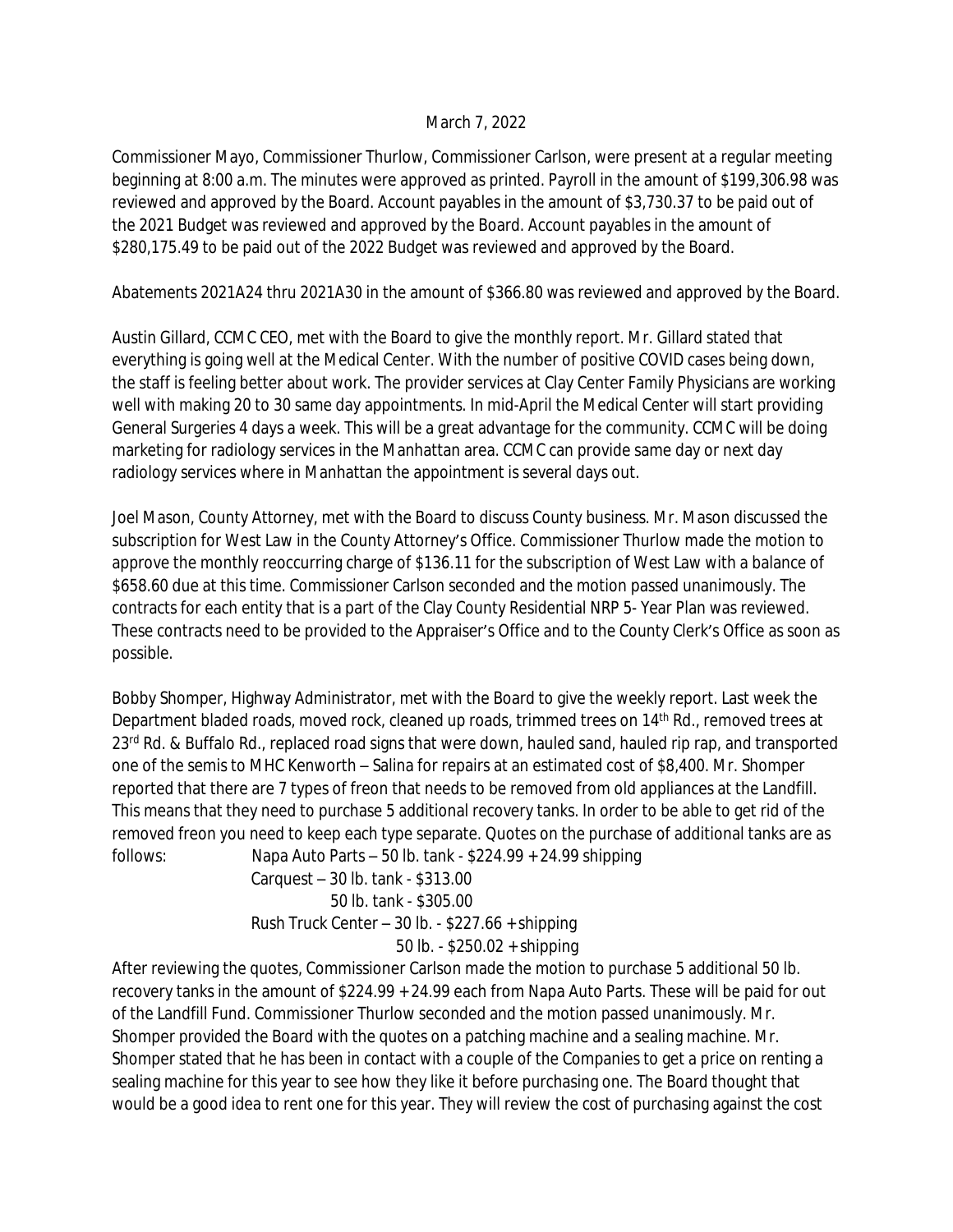of renting one next week. There is a concern with the changes in the law concerning new CDL Licenses. You will be required to take a class that will now cost approximately \$4,200. Who will pay for this expense for current employees that would like to get their CDL's or how will we move forward in hiring employees that are willing to get their CDL's but don't currently have one? Dickinson County is looking into what it takes to become a trainer to provide this service for their employees. The Board instructed Mr. Shomper to find out this information also. The County could pay for one employee to take the class to become a trainer and provide this service to other Departments.

Rocky Cramer, EMS Director, met with the Board to give the weekly report. Mr. Cramer reported that he had ran some statistics and reported that the Department is making on an average of 4 emergency runs per shifts for a total of 237 runs so far in 2022. Out of those 237 runs, 20% are out of town transfers. Mr. Cramer asked to go into Executive Session. Commissioner Carlson made the motion to go into Executive Session under the Personnel Exception of non-elected personnel for 10 minutes beginning at 9:50 a.m. with Commissioner Mayo, Commissioner Thurlow, Commissioner Carlson, Rocky Cramer, EMS Director, and Kayla Wang, County Clerk present. The subject to be discussed is employee performance. Commissioner Thurlow seconded and the motion passed unanimously. The regular meeting reconvened at 10:00 a.m. with no action being taken during the session. Commissioner Thurlow made the motion to donate an EMS employee 80 hours of sick leave out of the County Pool. Commissioner Carlson seconded and the motion passed unanimously. The Kansas Board of EMS License has been completed and approved last week. The Board granted permission for Mr. Cramer to provide food at the staff meeting that will be held on Tuesday evening.

Pam Kemp, Emergency Manager, met with the Board to give an update on the COVID pandemic. Ms. Kemp stated that as of this morning she had not received the updated numbers of positive COVID cases. As of last Friday, there were 3 positive cases reported in Clay County. Ms. Kemp presented the quotes on the purchase of a pickup for Emergency Management. The quotes were reviewed as follows:

Friesen Auto – 2017 Dodge Ram Pickup with 26,269 miles - \$45,995

Glavan Ford – 2021 Ford F150 XLT Crew Cab 4WD Pickup with 450 miles - \$58,285 After much discussion concerning the cost, warranty and availability, Commissioner Thurlow made the motion to purchase the 2021 Ford Crew Cab Pickup from Glavan Ford in the amount of \$58,285. This will be paid for out of the Emergency Managers Grant Fund. Commissioner Carlson seconded and the motion passed unanimously.

The Board signed a State of Kansas Department of Health and Environment Grant Application for nine separate grants.

The Board granted permission for the District Court Office and the Court Services to purchase Microsoft 365 software at the State rate of \$12.25 monthly per user. This is to be paid for out of the District Courts Budget.

Alan Benninga, Sheriff, met with the Board to give the weekly report. Sheriff Benninga reported that the Rescue Truck is in need of the batteries being replaced. There are four of them and they should all be replaced at one time. The Board granted permission to purchase all 4 batteries from Avery Auto Parts in an amount of \$154 each for a total of \$616. Sheriff Benninga reported that a phone company by the